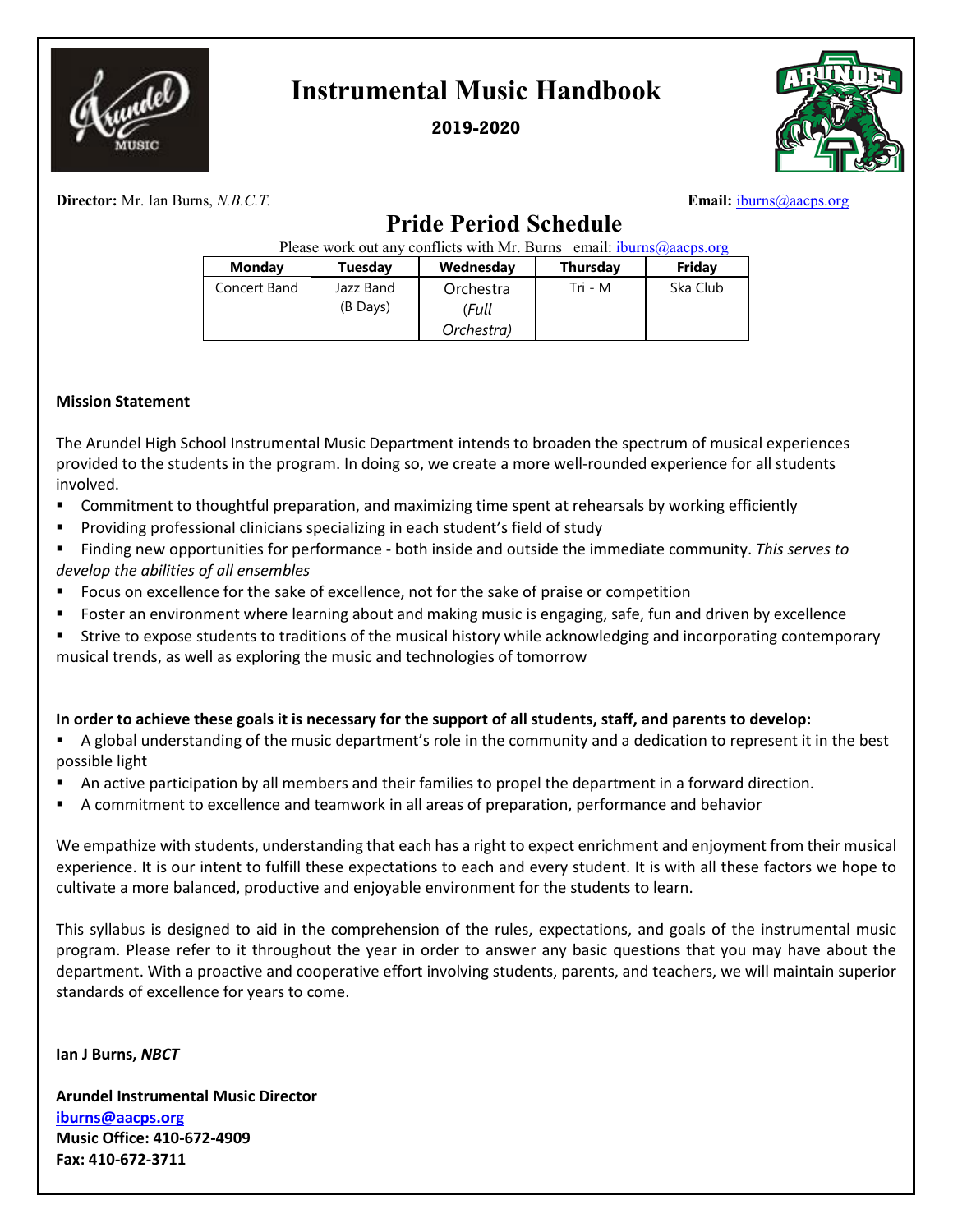### **Goals**

Courses will include studies and etudes at appropriate levels for improving technique, tone, articulation and musicality. The major focus of these courses is to prepare and perform standard wind band, orchestral and jazz literature. On the completion of this course students will be able to:

- Perform works from wind band, orchestral, and jazz literature appropriate to the groups' musical proficiency
- Perform exercises (scales, scale patterns, and etudes) essential to development and mastery of each instrument and the group.

 Recognize and define basic elements of music notation (staff, clef, notes, dynamic markings, tempo markings, key signature, etc.)

Demonstrate the ability to work successfully as a group, while performing with high levels of accuracy and musicality

## **Grading Policy**

**Instrumental Music grades will be based on the following**:

| <b>Marking Period Grades</b>                   |                             |  |  |  |  |  |
|------------------------------------------------|-----------------------------|--|--|--|--|--|
| <b>CATEGORY</b>                                | PERCENTAGE OF OVERALL GRADE |  |  |  |  |  |
| Assessment                                     | 65%                         |  |  |  |  |  |
| *Playing Exams, Written Assignments, Concert & |                             |  |  |  |  |  |
| Rehearsal Performances                         |                             |  |  |  |  |  |
| Classwork                                      | 15%                         |  |  |  |  |  |
| <i>*Participation</i>                          |                             |  |  |  |  |  |
| Homework                                       | 10%                         |  |  |  |  |  |
| *Google Classroom & Practice Recordings        |                             |  |  |  |  |  |
| Quarterly                                      | 10%                         |  |  |  |  |  |
| Total                                          | 100%                        |  |  |  |  |  |

## **School –Owned Instruments**

Arundel High School Instrumental Music Department recognizes that it is difficult for everyone to own an instrument.

Please! If you play an instrument and need one, we have several of every type of instrument and will loan instruments to those who ask first. We also recognize certain instruments (i.e. Upright Bass, Percussion, Bassoon, Oboe, Low Brass, etc.) need to be provided by the school because of their cost and size and it will be worked out with the band director each student's respective loan agreement.

### **Responsibilities**

- 1. Maintain the appearance of the instrument
- 2. Keep instruments in top working condition
- 3. Keep instruments out of damaging situations
- 4. Accessories and repairs are at student's expense
- 5. Return instruments in original condition

#### **Repairs**

If you are using a school owned instrument and it need repairs, let the director know immediately. Unless the instrument was deliberately damaged, the instrumental music program covers all instrument repair costs.

#### **Band Room Storage**

Student will be assigned an instrument room storage space. Each student must keep their materials in their assigned spot only. They are also responsible for the cleanliness and tidiness of their section of the instrument room.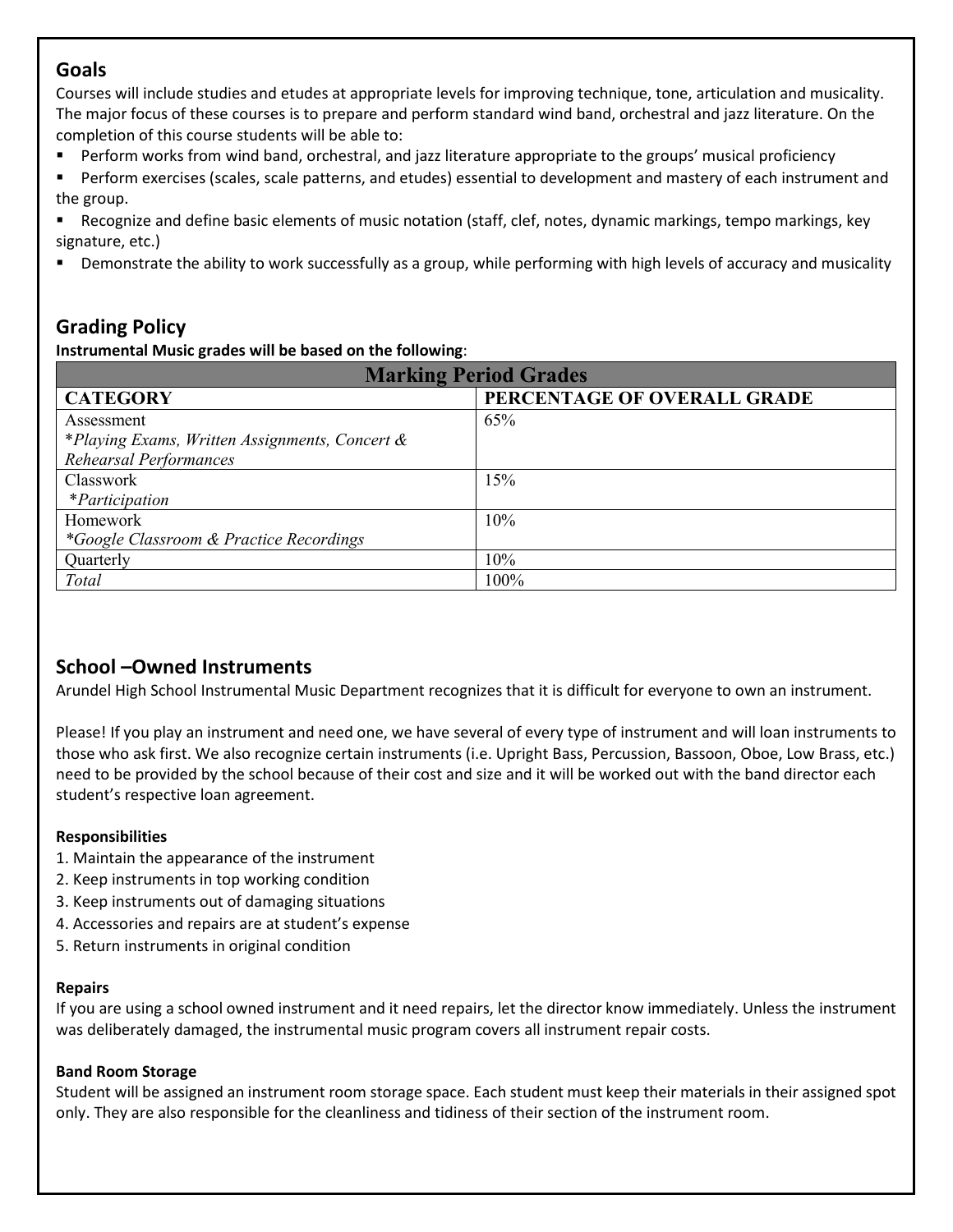### **Fair Share Fees**

Funding is not available to cover all of the aspects of the Arundel High School Instrumental Music Program. In fact, at our level of performance and involvement, the yearly "Materials of Instruction" budget for the entire AHS Music program is less than enough to properly fund any single ensemble. Therefore, the Arundel Music Boosters Association (A.I.M.A.), a non-profit and parent run organization, develops and implements in tandem with the music directors, a supplemental budget to properly support the goals of the Arundel High School Instrumental Music Program.

As part of this budget, A.I.M.A. establishes a participation fee for students to help share the responsibility of the operating budgets of the activities they are involved in.

**Instrumental Music Fee \$35:** *This fee is to help offset to operating costs of instrumental music ensembles. It will provide for music, clinicians, musical supplies and instruments.* 

> **All checks or money orders should be made payable to: A. I. M. A. Payments can also be made via PAYPAL @<http://www.arundelmusic.org/>**

## *ACCESS to EVENTS, Student Account Balance, Calendar, Important Information, Practice Materials, Volunteer Sign Up use:*

**CHARMS [http://www.charmsoffice.com](http://www.charmsoffice.com/)**

**For complete information, fees, make payments and account balance go to:**

## **HOW TO NAVIGATE IN CHARMS**

To enter Charms, go to www.charmsoffice.com Click on ENTER and on Parents/Students/Members. It will bring you to the following page:

|  |                                                    | Charms Parent/Student/Member Area |
|--|----------------------------------------------------|-----------------------------------|
|  | <b>Please Enter Your School Code:</b>              |                                   |
|  |                                                    |                                   |
|  | (for a demo, please enter "cornchoir"or "ehsband") |                                   |

For school code, enter ArundelHSMusic and click on "Enter Charms".

**Student Area Password: (Case Sensitive!)** 

|                                                  | Enter | <b>Show Hint</b> |  |
|--------------------------------------------------|-------|------------------|--|
| ia first tima vou hava loggad in to Charms, vour |       |                  |  |

If this is the first time you have logged in to Charms, your password is your ID number.

#### Password = your student's AACPS SIF id number.

\* This is the same # they buy lunch and log onto the computers with

\*\*Forgot ID#? Problems w/ password? Contact: iburns@aacps.org

\*\* Use this area to access information, sign up to volunteer, check calendar, update contact info and check your balance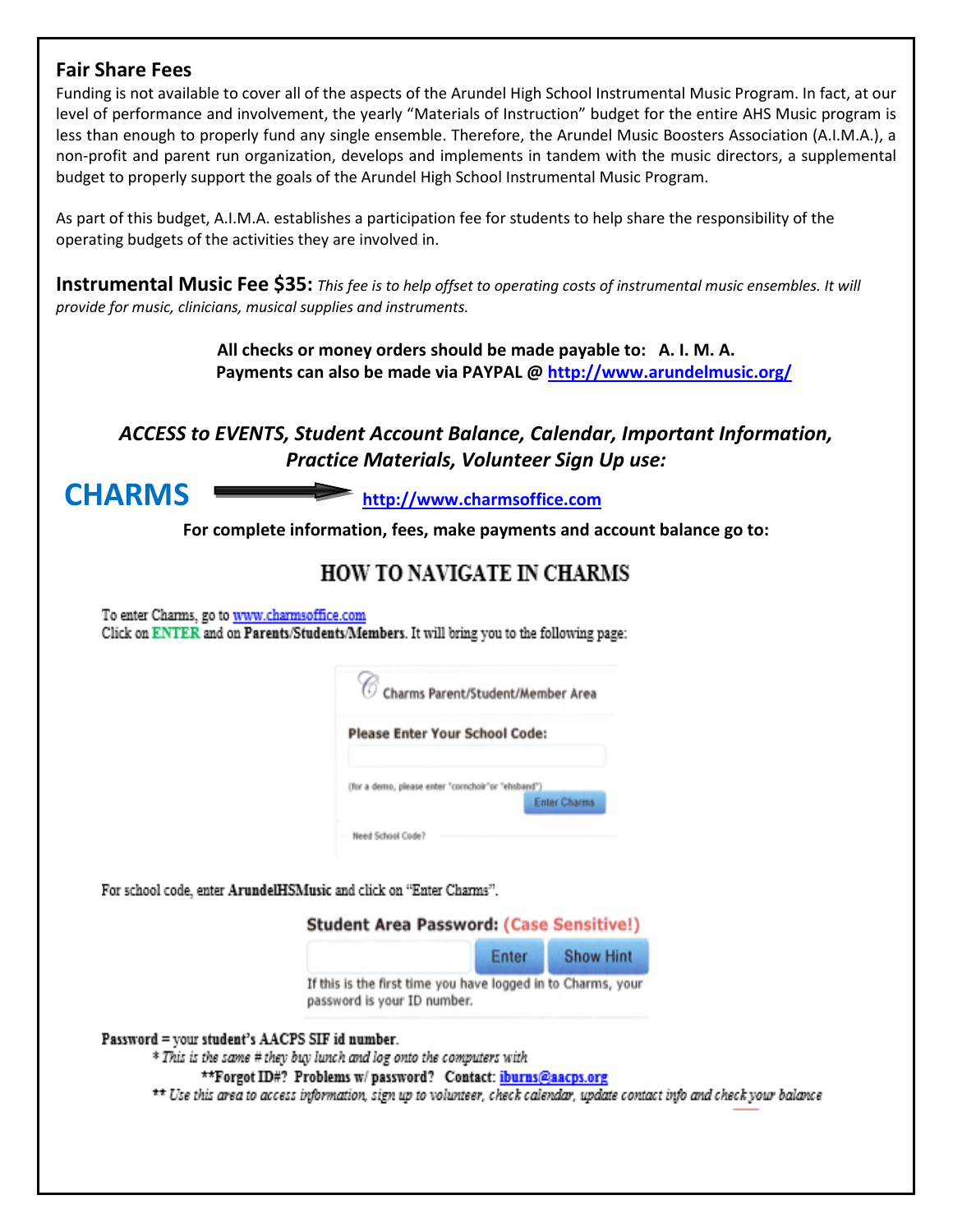### **AACPS All-County & All-State Performance Opportunities**

By participating in an AACPS music ensemble, students are eligible to audition for an AACPS All-County and Maryland All-State Performance Ensembles. The county-wide music events of Anne Arundel County Public Schools and Maryland All-State events are planned by music teachers and the Music Office to give our outstanding students opportunities for music performance at a level beyond that usually available in the individual school. Students are selected by audition and key factors in ensemble formation include balance, instrumentation and voicing so that the selected music is appropriately performed. A guest conductor of strong reputation is selected to work with students. The time with the conductor is critical to effective ensemble performance and musical unity. The active commitment to the process and the concert is the ingredient that has produced the excellence in which we take pride. No participant is unimportant; each depends on the other.

\*Audition Music & Requirements will be posted in B100. Contact Mr. Burns with any questions[! iburns@aacps.org](mailto:iburns@aacps.org)

| <b>AUDITIONS</b>                                                 |                                                     |                          |                                                            |  |  |  |  |
|------------------------------------------------------------------|-----------------------------------------------------|--------------------------|------------------------------------------------------------|--|--|--|--|
| <b>EVENT</b>                                                     | <b>DATE</b>                                         | <b>TIME</b>              | <b>LOCATION</b>                                            |  |  |  |  |
| All County Chorus (MS & HS)                                      | October 3                                           | 4:00 p.m. $-8:00$ p.m.   | Severna Park High School                                   |  |  |  |  |
| <b>BSO Side-by-Side (HS)</b>                                     | October 14                                          | $5:00$ p.m. $-8:00$ p.m. | <b>Magothy River Middle</b><br><b>School</b>               |  |  |  |  |
| <b>BSO Young Soloist (HS)</b>                                    | October 22                                          | $2:30$ p.m. $-5:30$ p.m. | <b>Meyerhoff Symphony Hall</b>                             |  |  |  |  |
| All County Orchestra (MS & HS)                                   | November 6                                          | 4:00 p.m. $-8:00$ p.m.   | <b>Glen Burnie High School</b>                             |  |  |  |  |
| All State Junior Band Chorus & Orchestra<br>$\left($ grades 7-9) | November 16                                         | $8:00$ a.m. $-4:00$ p.m. | <b>Broadneck High School</b>                               |  |  |  |  |
| All State Senior Band, Chorus &<br>Orchestra (grades 10-12)      | November 23                                         | $8:00$ a.m. $-4:00$ p.m. | <b>Broadneck High School</b>                               |  |  |  |  |
| All County Band (MS & HS)                                        | January 7<br><b>Weather Date</b><br>2/8             | 4:00 p.m. $-8:00$ p.m.   | Southern High School                                       |  |  |  |  |
| All County Jazz (MS & HS)                                        | March 18                                            | 4:00 p.m. $-8:00$ p.m.   | <b>Broadneck High School</b>                               |  |  |  |  |
| Summer Music Camp (5-11)                                         | February 18-19<br><b>Weather Dates</b><br>2/25-2/26 | $6:00$ p.m. $-8:00$ p.m. | <b>Magothy River/Severn</b><br><b>River Middle Schools</b> |  |  |  |  |
| ALL COUN TY CONCERTS                                             |                                                     |                          |                                                            |  |  |  |  |

| ALL COUNTT CONCERTS                                       |                                        |                          |                                                                       |  |  |  |  |  |  |
|-----------------------------------------------------------|----------------------------------------|--------------------------|-----------------------------------------------------------------------|--|--|--|--|--|--|
| <b>EVENT</b>                                              | <b>DATE</b>                            | <b>TIME</b>              | <b>LOCATION</b>                                                       |  |  |  |  |  |  |
| <b>All County Chorus (MS &amp; HS)</b>                    | November 2                             | 7:00 p.m.                | Severna Park High School                                              |  |  |  |  |  |  |
| All County Orchestra (MS & HS)                            | December 14<br>Weather Date 1/4        | $1:00$ p.m.              | <b>Glen Burnie High School</b><br>Weather Date: Lindale Middle School |  |  |  |  |  |  |
| All County Band (MS & HS)                                 | February 8<br>Weather Date 2/22        | $1:00$ p.m.              | <b>Southern High School</b>                                           |  |  |  |  |  |  |
| All County Jazz (MS & HS)                                 | April 18                               | $1:00$ p.m.              | <b>Broadneck High School</b>                                          |  |  |  |  |  |  |
| Instrumental and Vocal Solo & Ensemble<br><b>Festival</b> | <b>February 1</b><br>Weather date 2/15 | $8:00$ a.m. $-4:00$ p.m. | Severna Park High School                                              |  |  |  |  |  |  |

### **Important Arundel HS Events**

| September 27th<br>October 30th | Marching Band Night! w/ Arundel Middle School Students<br>@ Arundel Middle School: Arundel Strings Feeder Concert |
|--------------------------------|-------------------------------------------------------------------------------------------------------------------|
| November 2nd                   | Arundel High School Marching Band Home Show<br>(Mid-Atlantic Marching Band Championship)                          |
| November 13th                  | Field Trip to New York City for Broadway Show                                                                     |
| November 22nd                  | Transcendental Light Orchestra & AHS Musicians Holiday Performance<br>*think trans-siberian orchestra             |
| December 11th                  | Baltimore Symphony Field Trip & Side-by-Side Concert                                                              |
| December 16th - 20th           | Arundel HS Instrumental Music Recruitment Performance Tours                                                       |
| December 18th                  | Arundel HS Instrumental Winter Concert                                                                            |
| December 19th                  | <b>Arundel HS Choral Winter Concert</b>                                                                           |
| January 24th                   | Arundel Band Feeder Festival!                                                                                     |
| February 1st                   | <b>AACPS Solo and Ensemble Festival</b>                                                                           |
| March 3rd                      | <b>AACPS Choral Festival Trip</b>                                                                                 |
| March 4th                      | <b>AACPS Band Festival Trip</b>                                                                                   |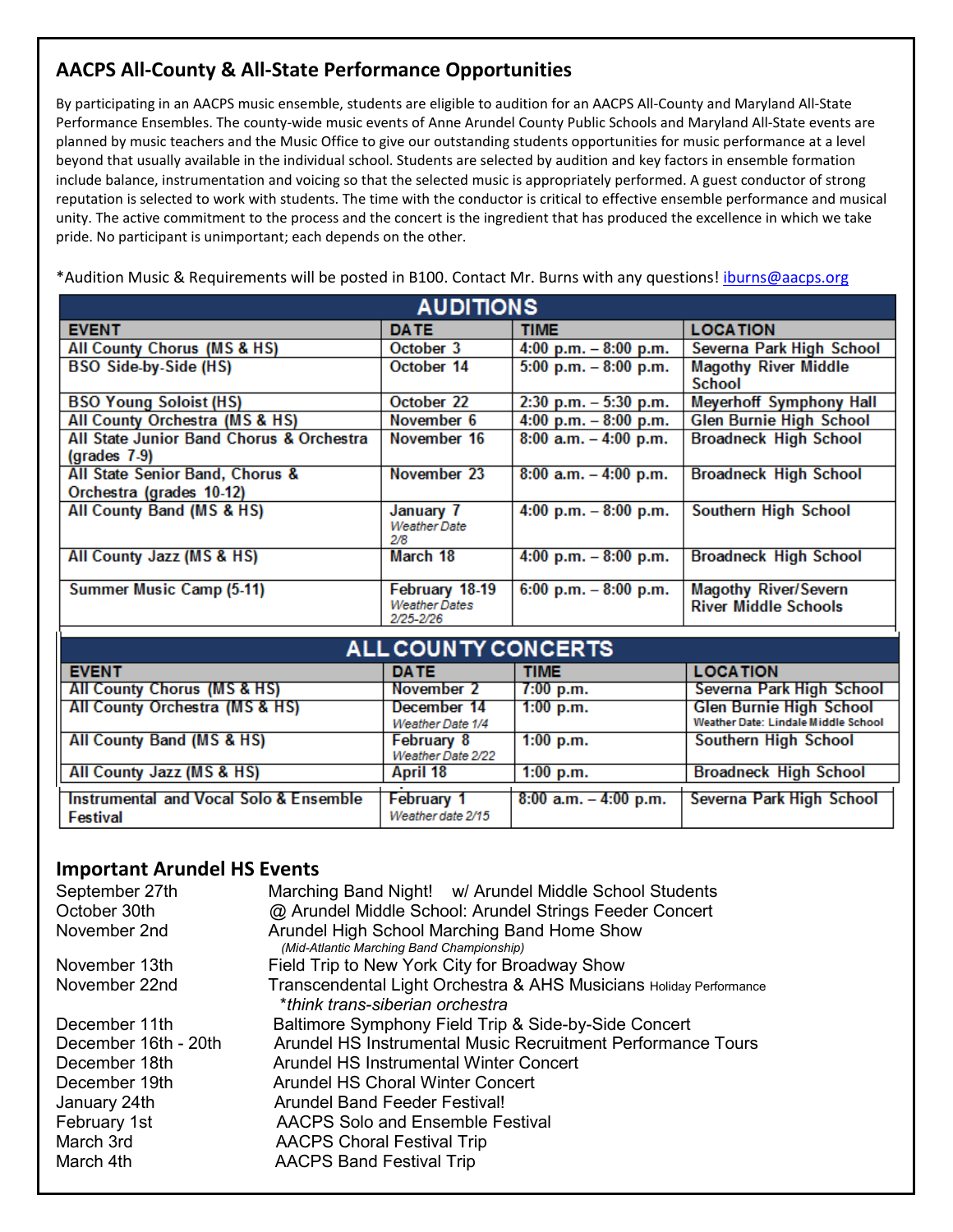*\*The following events are not a complete representation of the Arundel Instrumental Music Calendar, but are a sampling of some of the most important events over the course of the school year. For a complete calendar of events go to[: http://www.arundelmusic.org](http://www.arundelmusic.org/)* ----------------------------------------------------------------------------------------------------------------------------------------------------------------

#### **Email**

Please be sure to read the weekly email produced by the Arundel HS Music Office for complete schedule information, events, fundraisers and Arundel HS Music Information! *\*\*If you are not receiving emails, we do not have your contact information! Please contact: [iburns@aacps.org](mailto:iburns@aacps.org)*

## ----------------------------------------------------------------------------------------------------------------------------------------------------------------

#### **Tri-M**

The Tri-M Music Honor Society® is a program of NAfME which focuses on creating future leaders in music education and music advocacy. Tri-M® is the only national honor society for student musicians in grades 6-12. Students must meet musical and academic requirements to become members. Please see the advisor Mr. Burns, for more information.

#### **Arundel Music Boosters**

Without the support of all our parents and families, we cannot provide our students with a world-class music ensemble experience!

----------------------------------------------------------------------------------------------------------------------------------------------------------------

By having a child in the Arundel Music Program, you are automatically a member of the Arundel Music Boosters!

Please join us at a membership meeting to find out how you can support Arundel Music \**We know you are all busy! Meetings are 45 minutes or less!*

**JOIN US FOR OUR 1st MEETING: Thursday, September 12th @ 7:00pm** *@ Arundel HS Instrumental Music Room*

#### **[Http://www.arundelmusic.org](http://www.arundelmusic.org/)**

Visit our website for important information about ensembles, calendar of events, fundraisers, Music Boosters & more!

| MUSIC                            |                                                                               | <b>Arundel Music</b>          |              |               |
|----------------------------------|-------------------------------------------------------------------------------|-------------------------------|--------------|---------------|
| <b>CALENDAR</b>                  | <b>ABOUT ARUNDEL MUSIC</b>                                                    | <b>STUDENTS &amp; PARENTS</b> | <b>MEDIA</b> | <b>AWARDS</b> |
|                                  | Did you know you can sync the<br><b>CHARMS calendar with your</b>             |                               |              |               |
| <b>Arundel HS Music Calendar</b> | mobile device?<br>Log in to CHARMS, click "calendar"<br>then "sync calendar." |                               |              |               |
| Today 4<br>Thursday, September 5 | Wednesday, September 4 v & Print Wee                                          |                               |              |               |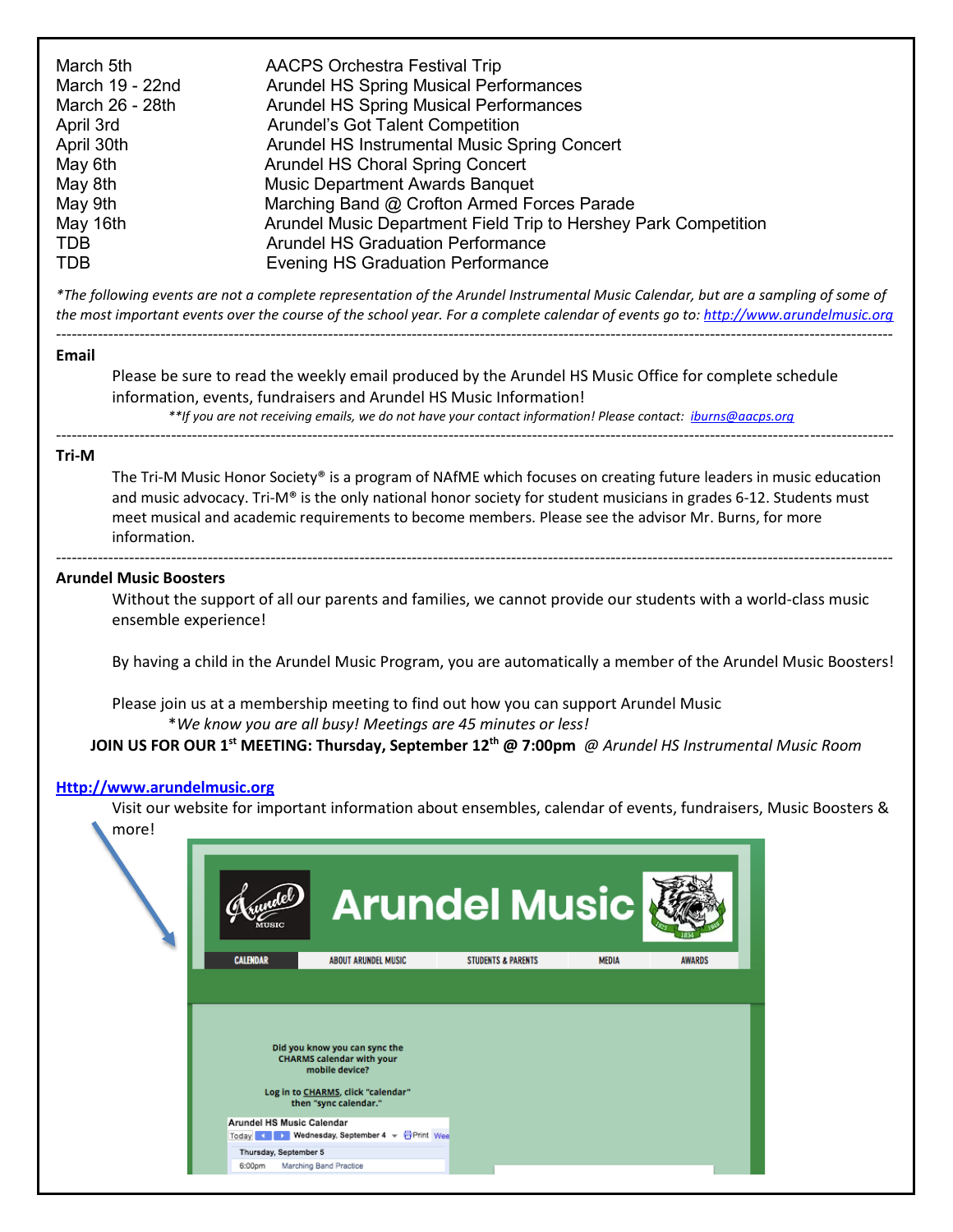#### **[Facebook.com](http://www.facebook.com/) Arundel High School Music (Parent Group)**

Don't forget to join the parent supported Facebook.com group: Arundel High School Music

- \*Connect with other families
- \*Access to "insider" information
- \*Stay up-to-date on Arundel Music Information & Accomplishments!



Follow us on twitter @ArundelHSMusic

#### **Fundraisers**

Participating in fundraising opportunities **can help offset some of the costs of participating in the music program** and going on trips. Plus, some of the proceeds go towards directly supporting Arundel Music!

----------------------------------------------------------------------------------------------------------------------------------------------------------------

Some of our fundraisers include:

Restaurant Nights Chalk-the-Walk Joe Corbis Chick-Fil-A Calendars Mattress Fundraiser Mulch Sale Baysox Concession Stand

\*Be sure to check [http://www.arundelmusic.org](http://www.arundelmusic.org/) for on-going and up-coming fundraising opportunities!

## **Full Orchestra**

This ensemble is an audition and voluntary ensemble for students looking for a high-level performance ensemble beyond their ensemble class *(string orchestra, concert band, jazz band, choir).* All instruments are eligible for participation *(including saxophones*).

----------------------------------------------------------------------------------------------------------------------------------------------------------------

#### **Rehearsal(s)**

Wednesday Pride Period 2nd Lunch &. *After school (if needed; T.B.D.)*

#### **Performances**

-This ensemble will perform at the Arundel HS Instrumental Music Winter & Spring Concerts, Cabaret Night as well as a spring festival or competition

#### **Expectations:**

- -Regular attendance at rehearsals
- -Consistent and timely communication of rehearsal conflicts
- -Attendance at concerts and performances
- -Diligent preparation of assigned musical excerpts or music prior to rehearsals

#### **Audition Procedures**

\*Music will be available for download from [www.arundelmusic.org](http://www.arundelmusic.org/) \*\*Printed copies available in B102

\*\*\***Please record and submit your audition via email** [\(iburns@aacps.org\)](mailto:iburns@aacps.org) **by September, 16th**

Results will be posted in B102 on Sept. 15<sup>th</sup>

**First Rehearsal will be Wednesday, September 18th**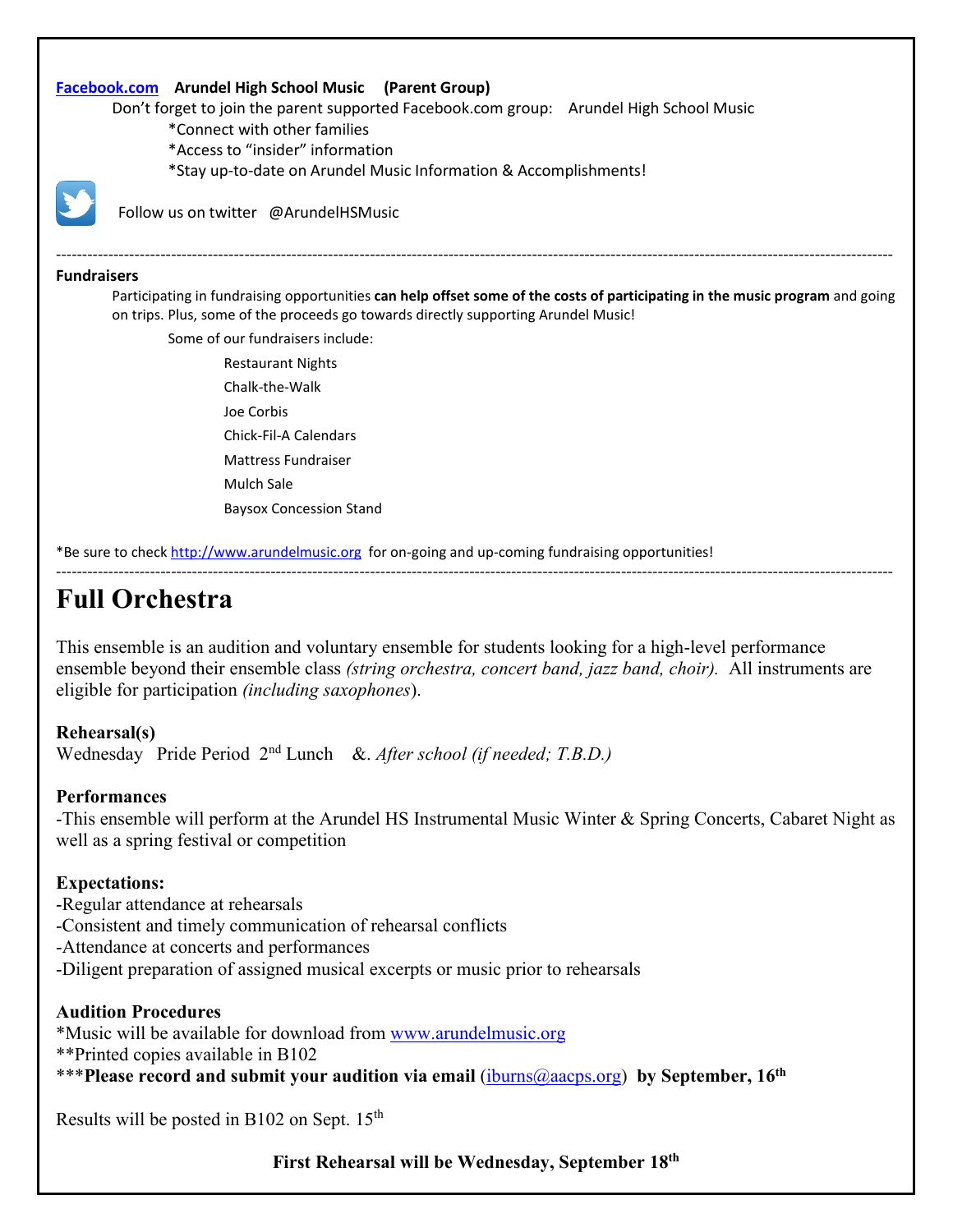## **Instrumental Music Uniform Order Form**

#### **Greetings Parents and Students!**

The Arundel HS Instrumental Music Ensembles will be wearing formal uniforms during the 2019-2020 school year! All students may wear either the Tuxedo Pants & Shirt with a cummerbund & bowtie, or the Concert Dress. Students are expected to wear these uniforms with formal black footwear at all concerts.

#### **Orders Due: October 18th**

*\*Payment plans & assistance available, please contact Mr. Burns as needed* **DIRECTIONS:** Please fill out the sizes of the uniform items you wish to purchase and include payment information below

| <b>Tuxedo Pants &amp; Shirt Uniform</b><br>Neck Size                                 |                                                                                               |                                                |              |                 |                  |                                                                                                                          |           |             |                              |    |                                 |              |           |           |                 |           |                      |                              |
|--------------------------------------------------------------------------------------|-----------------------------------------------------------------------------------------------|------------------------------------------------|--------------|-----------------|------------------|--------------------------------------------------------------------------------------------------------------------------|-----------|-------------|------------------------------|----|---------------------------------|--------------|-----------|-----------|-----------------|-----------|----------------------|------------------------------|
| <b>Black Wing-Tip Tuxedo Shirt</b><br>*includes cummerbund & bowtie                  |                                                                                               |                                                |              |                 |                  |                                                                                                                          |           |             |                              |    |                                 |              |           |           |                 |           |                      |                              |
| <b>GUYS TUX &amp; DRESS SHIRTS - CHART G</b>                                         |                                                                                               |                                                |              |                 |                  |                                                                                                                          |           |             |                              |    |                                 |              |           |           |                 |           |                      |                              |
|                                                                                      | <b>SIZE</b>                                                                                   | <b>XS</b>                                      |              | s               |                  | M                                                                                                                        |           | L           | <b>XL</b>                    |    | 2XL                             |              | 3XL       |           | 4XL             |           | 5XL                  |                              |
|                                                                                      | <b>NECK</b>                                                                                   | $13 - 13.5$                                    |              | $14 - 14.5$     |                  | $15 - 15.5$                                                                                                              |           | $16 - 16.5$ | $17 - 17.5$                  |    | 18-18.5                         |              | 19-19.5   |           | $20 - 20.5$     |           | $21 - 21.5$          |                              |
|                                                                                      | <b>SLEEVE</b><br>$30 - 31$<br>32-33<br>34-35<br>36-37<br>38-39<br><b>LENGTH</b>               |                                                |              |                 |                  |                                                                                                                          |           |             |                              |    |                                 |              |           |           |                 |           |                      |                              |
|                                                                                      | <b>HEIGHT</b>                                                                                 | 5'4" and under<br>5'5" to 5'8"<br>5'9" to 6'0" |              |                 |                  |                                                                                                                          |           |             |                              |    |                                 | 6'1" to 6'4" |           |           | 6'5" and taller |           |                      |                              |
|                                                                                      |                                                                                               |                                                |              |                 |                  |                                                                                                                          |           |             |                              |    |                                 |              |           |           |                 |           |                      |                              |
|                                                                                      | <b>Black Adjustable Tuxedo Trousers</b>                                                       |                                                |              |                 |                  |                                                                                                                          |           |             |                              |    |                                 |              |           |           |                 |           | <b>Trousers Size</b> |                              |
|                                                                                      |                                                                                               |                                                |              |                 |                  | <b>GUYS ADJUSTABLE TUX TROUSERS - CHART K</b>                                                                            |           |             |                              |    |                                 |              |           |           |                 |           |                      |                              |
|                                                                                      | <b>SIZE</b>                                                                                   | 26                                             |              | 28              |                  | 31                                                                                                                       |           | 34          | 37                           |    | 40                              |              | 43        |           | 46              |           | 49                   |                              |
|                                                                                      | <b>WAIST</b>                                                                                  | $25 - 26$                                      |              | $27 - 29$       |                  | 30-32                                                                                                                    |           | $33 - 35$   | $36 - 38$                    |    | $39 - 41$                       |              | $42 - 44$ |           | $45 - 47$       |           | 48-50                |                              |
|                                                                                      | Sizes in shaded area, add 20%. We carry trousers to size 65. Longs available for 6'2" - 6'5". |                                                |              |                 |                  |                                                                                                                          |           |             |                              |    |                                 |              |           |           |                 |           |                      |                              |
|                                                                                      | *Tuxedo Pants Only<br>*Bowtie & Cummerbund Only                                               |                                                |              | OTY<br>OTY      | x \$35<br>x \$14 |                                                                                                                          |           |             | <b>Concert Dress Uniform</b> |    |                                 |              |           |           |                 |           |                      |                              |
|                                                                                      |                                                                                               |                                                |              |                 |                  |                                                                                                                          |           |             |                              |    |                                 |              |           |           |                 |           | Dress Size           |                              |
|                                                                                      |                                                                                               |                                                |              |                 |                  |                                                                                                                          |           |             | <b>GALS - CHART B2</b>       |    |                                 |              |           |           |                 |           |                      |                              |
|                                                                                      |                                                                                               | <b>SIZE</b>                                    | $\mathbf{0}$ | $\overline{2}$  | 4                | 6                                                                                                                        | 8         | 10          | 12                           | 14 | 16                              | 18           | 20        | 22        | 24              | 26        | 28                   |                              |
|                                                                                      |                                                                                               | <b>BUST</b>                                    |              | 31-32.5 32.5-34 | 34-35            | $35 - 36$                                                                                                                | 36-37     | $37 - 38$   | 38-39.5                      |    | 39.5-41 41-42.5                 | 42.5-44      | 44-46     | 46-48     | 48-50           | $50 - 52$ | $52 - 54$            |                              |
|                                                                                      |                                                                                               | <b>WAIST</b>                                   | $23 - 28.5$  | $25.5 - 30$     | $27 - 31$        | $28 - 32$                                                                                                                | $29 - 33$ | $30 - 34$   | $31 - 35.5$                  |    | 32.5-37 34-38.5 35.5-40         |              | $37 - 42$ | $39 - 44$ | $41 - 46$       | $43 - 48$ | $45 - 50$            |                              |
|                                                                                      |                                                                                               | <b>HIPS</b>                                    | 33-34.5      | 34.5-36         | 36-37            | 37-38                                                                                                                    | 38-39     | $39 - 40$   |                              |    | 40-41.5 41.5-43 43-44.5 44.5-46 |              | $46 - 48$ | 48-50     | $50 - 52$       | $52 - 54$ | 54-56                |                              |
|                                                                                      |                                                                                               |                                                |              |                 |                  | Add \$10.00 for shaded area. Add an additional \$16.00 for extra long tall dresses. Call for a price size 30 and higher. |           |             |                              |    |                                 |              |           |           |                 |           |                      |                              |
|                                                                                      |                                                                                               |                                                |              |                 |                  |                                                                                                                          |           |             |                              |    |                                 |              |           |           |                 |           |                      | Package Cost: QTY____ x \$70 |
|                                                                                      |                                                                                               |                                                |              |                 |                  |                                                                                                                          |           |             | <b>Payment Information</b>   |    |                                 |              |           |           |                 |           |                      |                              |
|                                                                                      |                                                                                               |                                                |              |                 |                  |                                                                                                                          |           |             |                              |    |                                 |              |           |           |                 |           |                      |                              |
| <b>Total Amount Enclosed: \$</b><br>Payment By (Please Circle): Check or AIMA Credit |                                                                                               |                                                |              |                 |                  |                                                                                                                          |           |             |                              |    |                                 |              |           |           |                 |           |                      |                              |
|                                                                                      |                                                                                               |                                                |              |                 |                  | Please make checks payable to: AIMA                                                                                      |           |             |                              |    |                                 |              |           |           |                 |           |                      |                              |